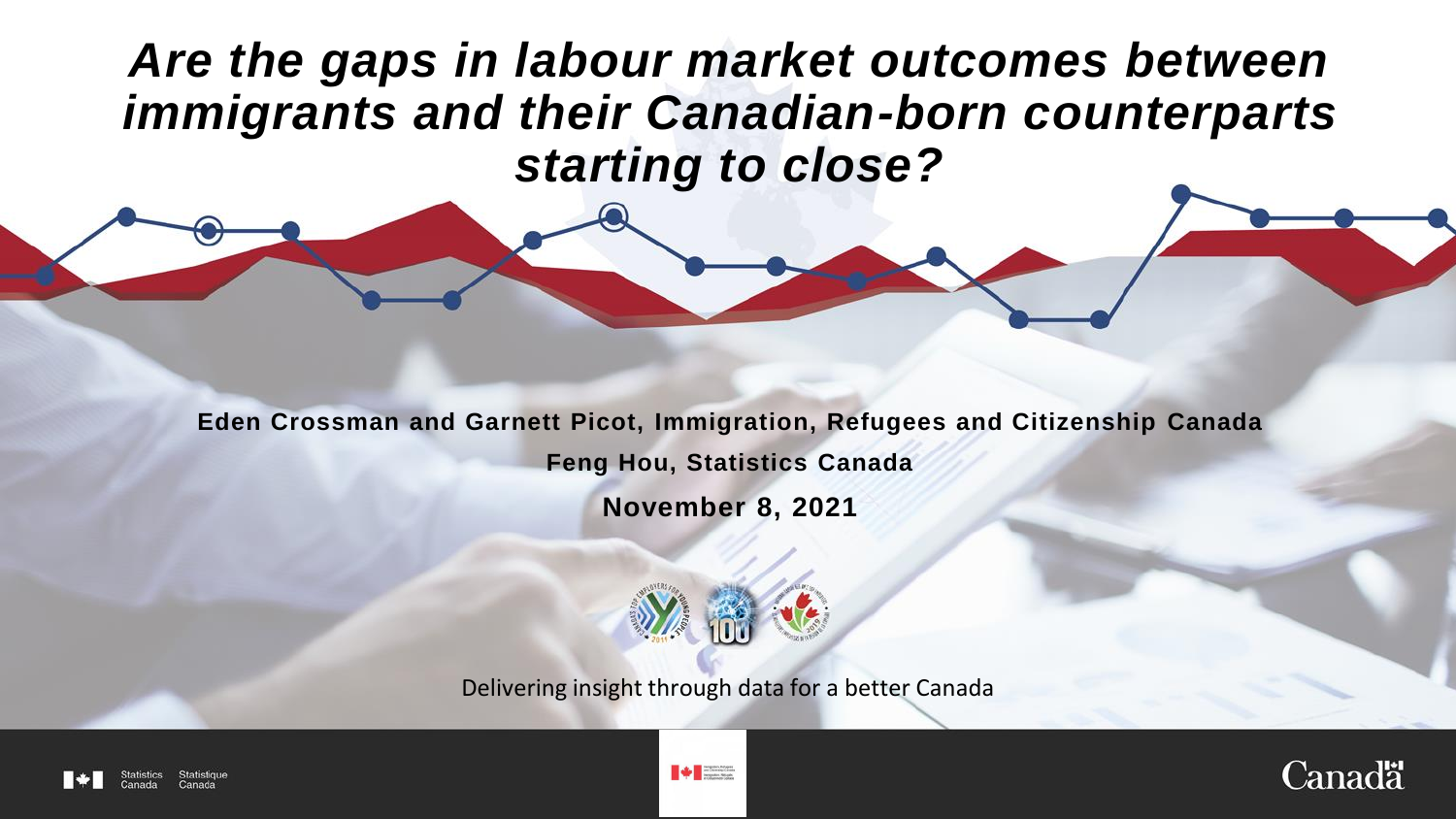# **Outline**

• Background

 $\triangleright$  why the earnings gap between immigrants and the Canadian-born matters

deteriorated labour market outcomes of new immigrants in the 1980s and 1990s

changes in immigrant selection since the early 2000s

- Research question
- Data and methods
- Results and conclusion

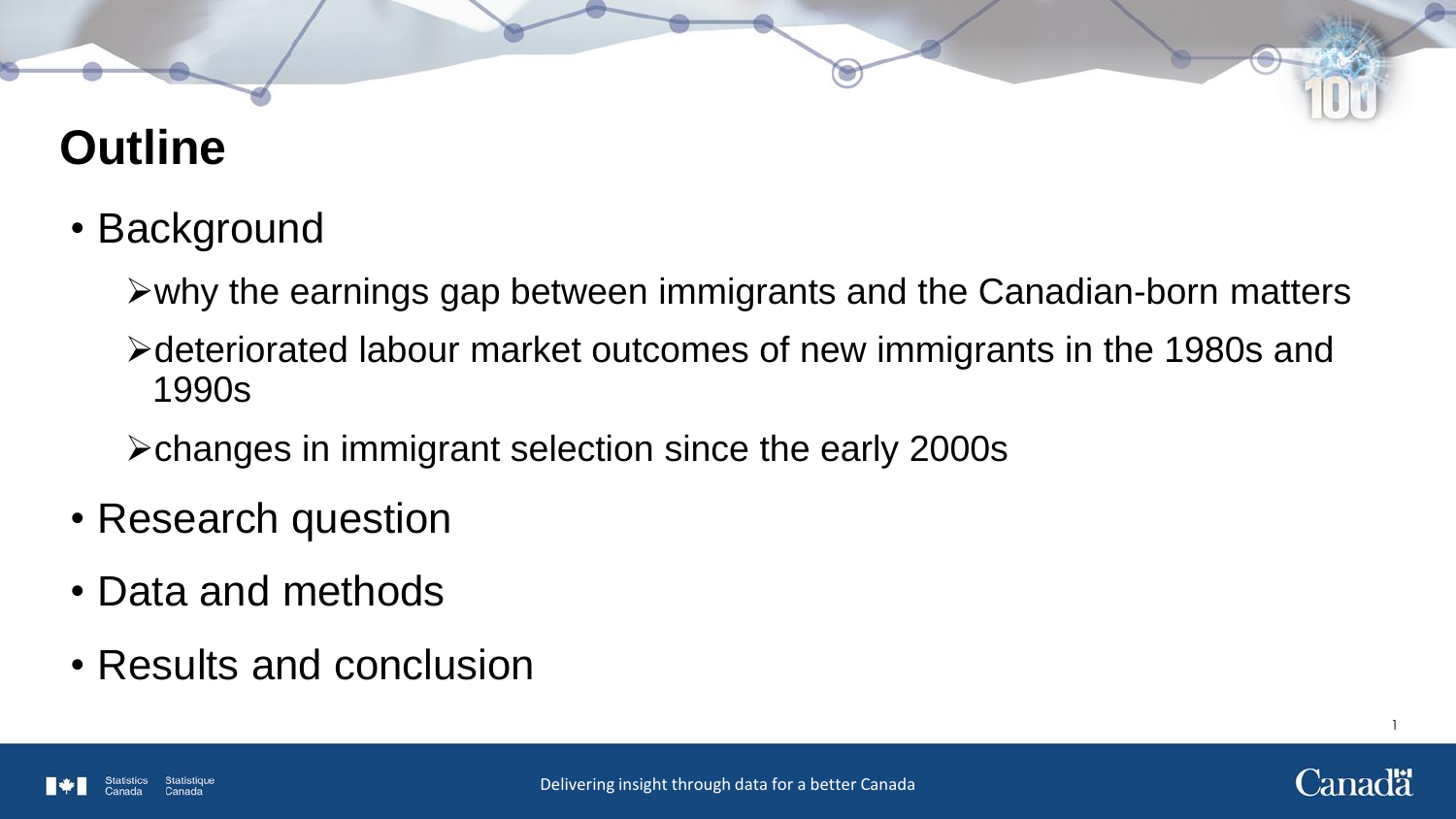### **Why the earnings gap between immigrants and the Canadian-born matters**

- The **observed earnings gap** indicates whether immigrants are earning less than the Canadian-born, and whether this situation is improving or deteriorating
	- $\triangleright$  If the gap is increasing  $\rightarrow$  rising earnings inequality, possibly increasing poverty among immigrants relative to the Canadian-born, and likely increasing frustration among immigrants
	- $\triangleright$  If the gap is closing  $\rightarrow$  some factors other than regular economic growth policies, possibly related to immigrant selection and/or economic integration, are resulting in immigrant earnings growth beyond that of the Canadian-born benchmark
- The **adjusted** earnings gap compares earnings of immigrants with those of the Canadianborn who have comparable human capital and other characteristics, and indicates whether immigrants are earning what they "should" or "would" be earning if they received the same economic benefit to human capital characteristics as the Canadian-born



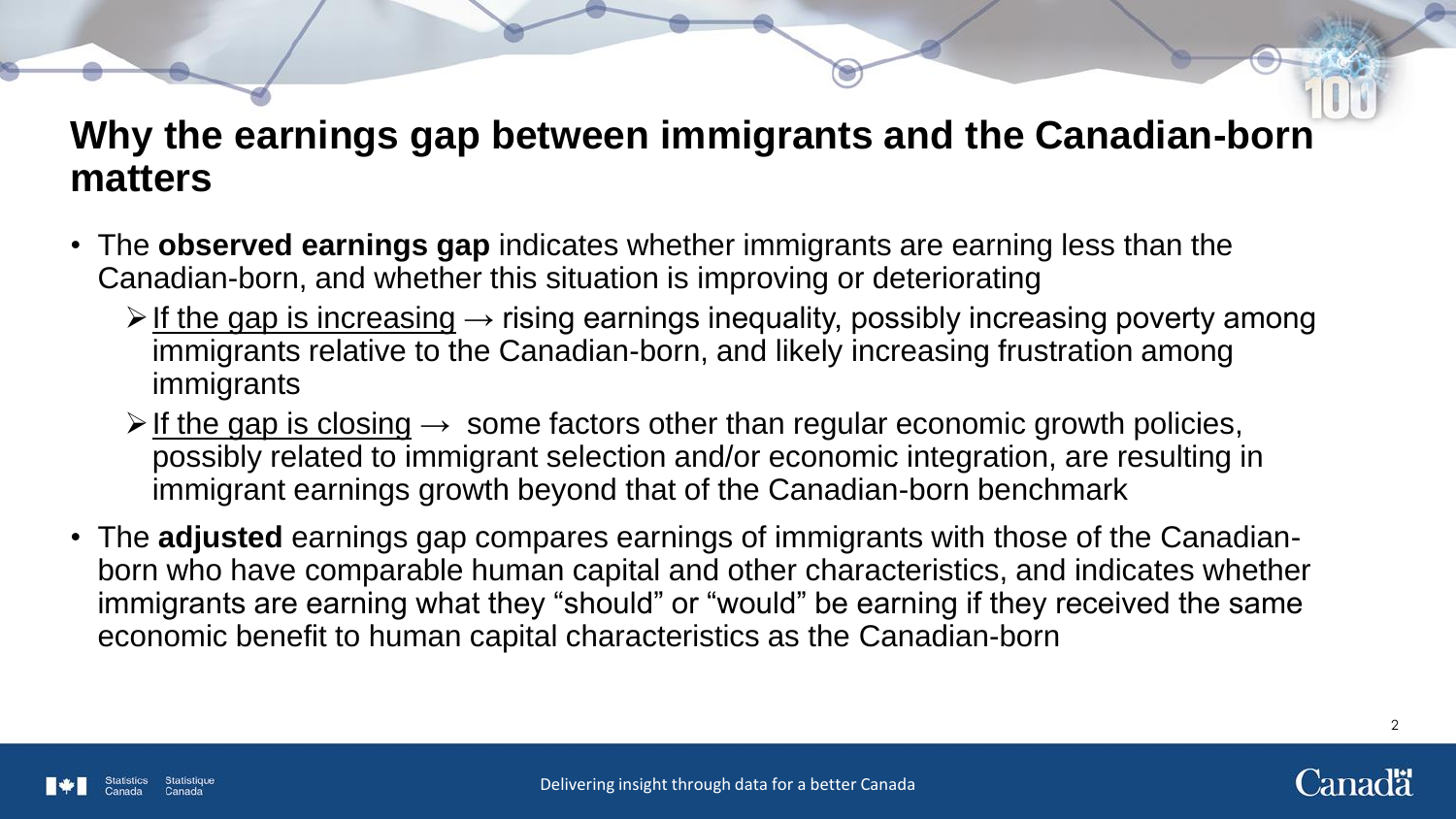### **Deteriorated labour market outcomes of new immigrants in the 1980s and 1990s**

- The earnings gap between new immigrants and the Canadian-born widened considerably between the late 1970s and early 1990s, and stabilized between the early 1990s and early 2000s (Aydemir and Skuterud 2005; Frenette and Morissette 2005; Green and Worswick 2010; Hou and Picot 2016; Picot and Sweetman <sup>2012</sup>)
- Possible explanations:
	- $\triangleright$  the shift in immigrant source regions and language, mostly in the 1980s
	- $\triangleright$  the declining returns to foreign experience, in the 1980s and 1990s
	- $\triangleright$  the general deterioration in outcomes for new labour market entrants, mostly in the 1990s
	- $\triangleright$  the role of supply and demand, particularly the labour market conditions in Canada, in the late 1990s and early 2000s (e.g., Information Technology sector boom and bust)



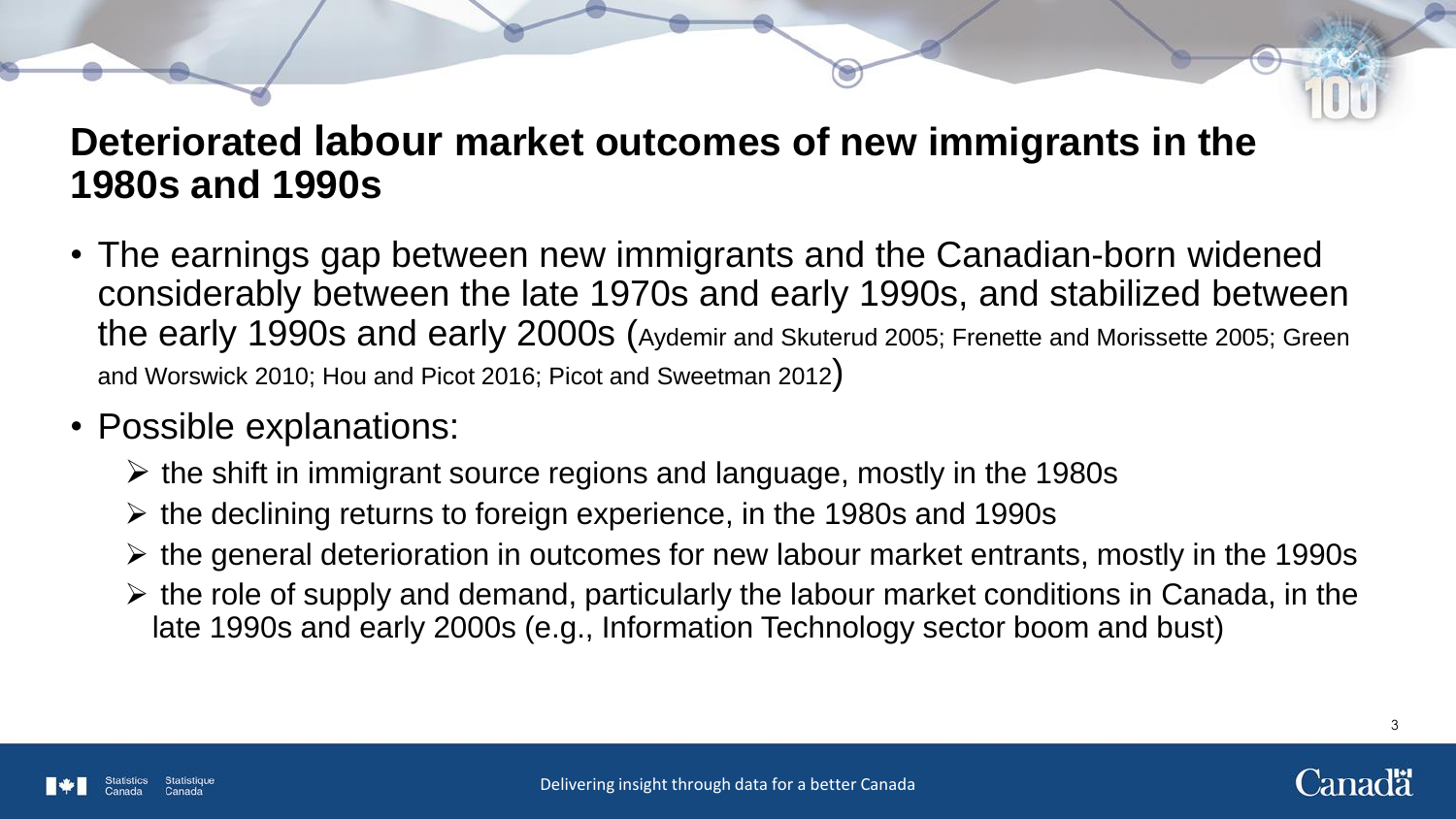### **Changing selection environment for economic immigrants since the early 2000s**

- Under the Immigration and Refugee Protection Act (IRPA), more points were allocated to higher levels of education; official language requirements and tests were strengthened
- A greater share of immigrants was selected via the Provincial Nominee Program; the Canadian Experience Class was introduced in 2008; and the Federal Skilled Trades Program was established in 2013
- Between 2008 and 2014, a series of Ministerial Instructions were implemented to improve the responsiveness of economic immigration programs to perceived occupational demand
- Expanding "two-step" selection of economic immigrants, i.e. economic immigrants to Canada were increasingly selected from the pool of temporary foreign workers

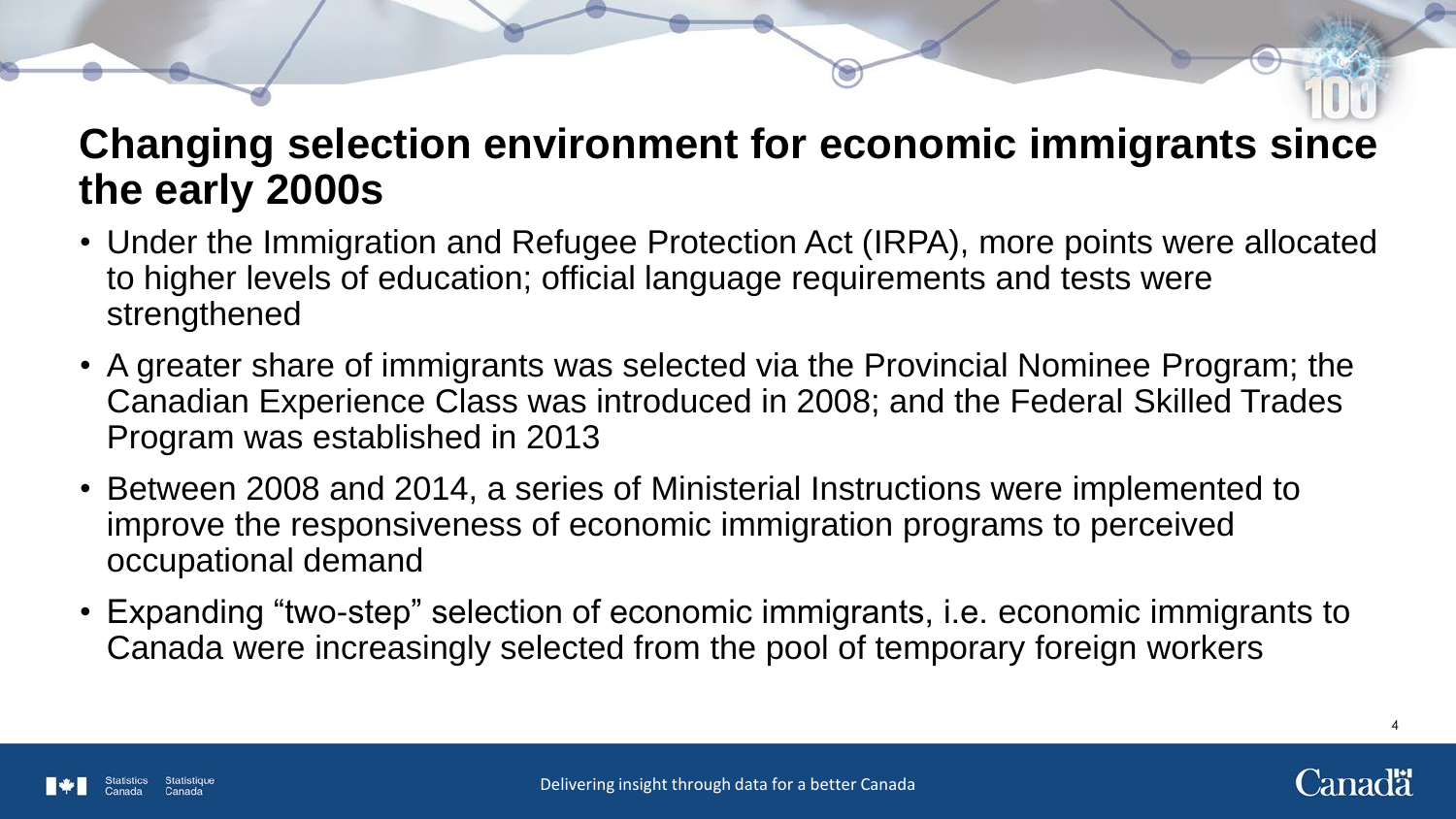### **Research question**

Given significant policy changes and favourable economic conditions over the 2000s and 2010s, are the gaps in labour market outcomes between immigrants and the Canadian-born starting to close?

 new immigrants (in Canada for 1 to 5 years), recent (6 to 10 years), and long-term immigrants (over 10 years)



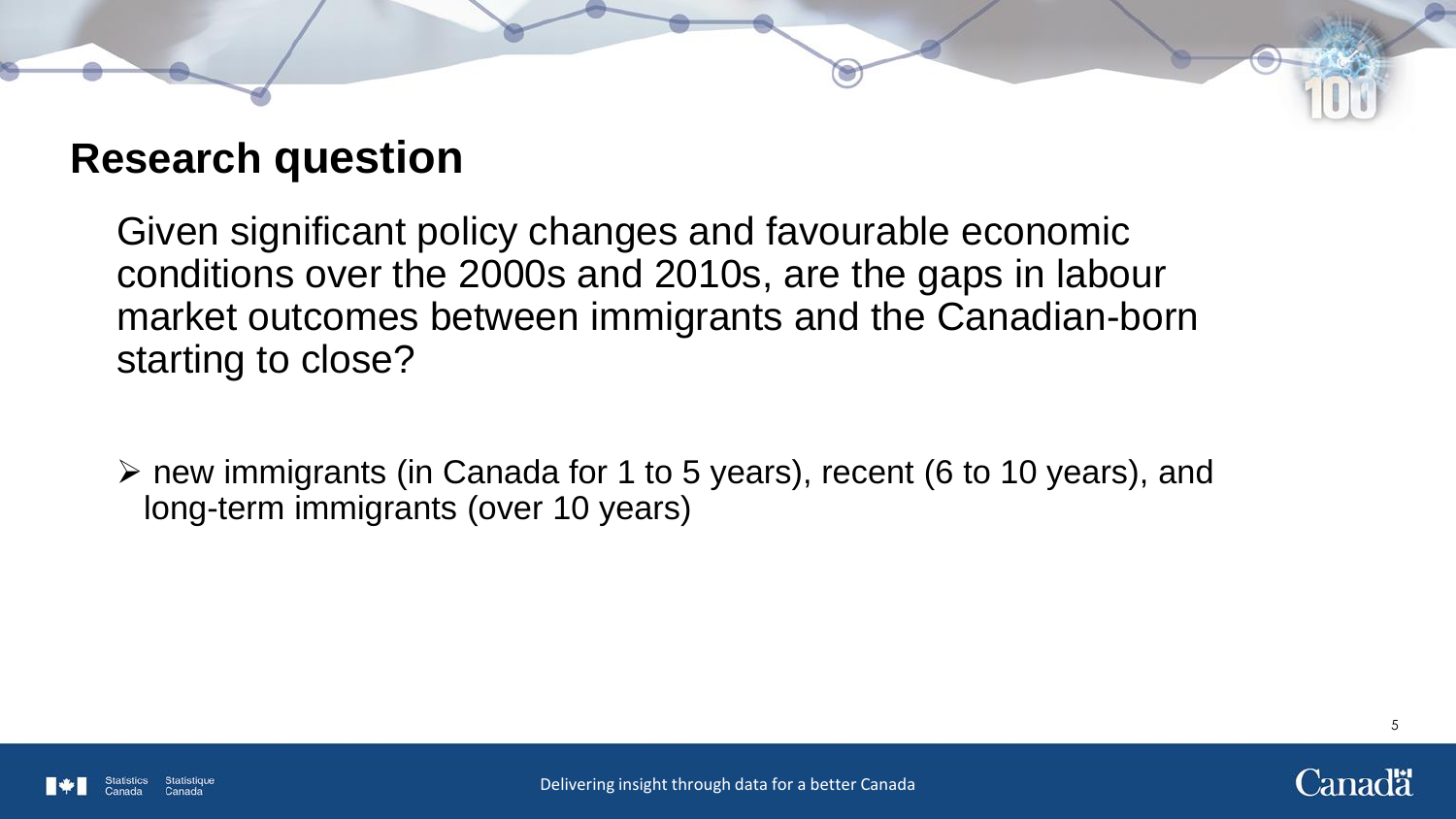### **Data and Measures**

- The 2001, 2006 and 2016 Census of Population and the 2011 National Household Survey
- The 2015 to 2019 Labour Force Survey
- Population aged 25 to 54
- Two outcomes: the employment rate and weekly earnings some inconsistencies in the level of the outcomes in the two data sources, but similar trends in overlapping years
- Control variables: age, education, language (census), visible minority status (census), province of residence and city size; years since landing and immigrant source region



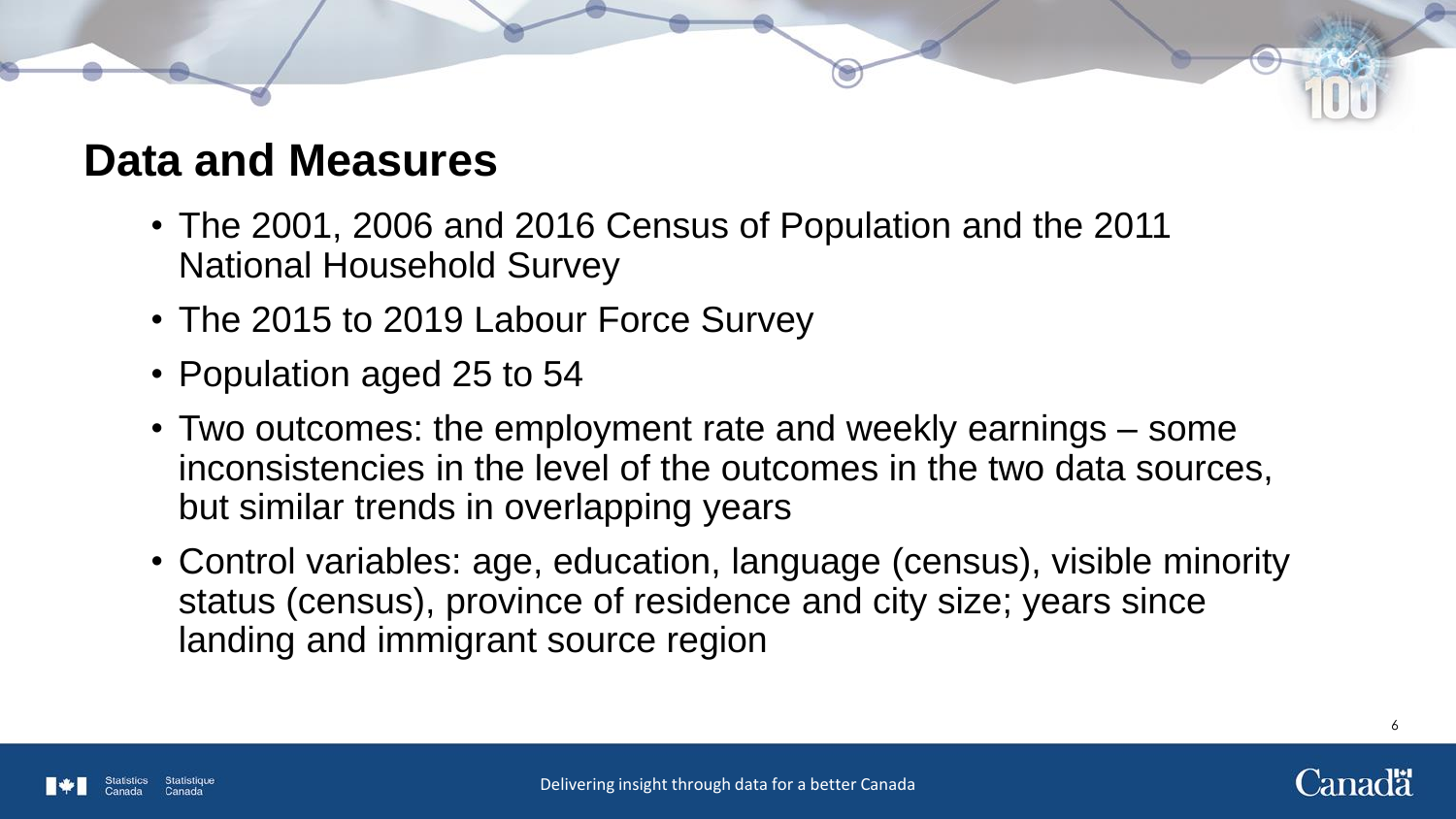**New immigrants were more highly educated; their lead over the Canadian-born in the share with a university degree remained stable among men, but increased among women**



Sources: Statistics Canada, 2001, 2006 and 2016 Census of Population; 2011 National Household Survey; and 2016 and 2019 Labour Force Survey

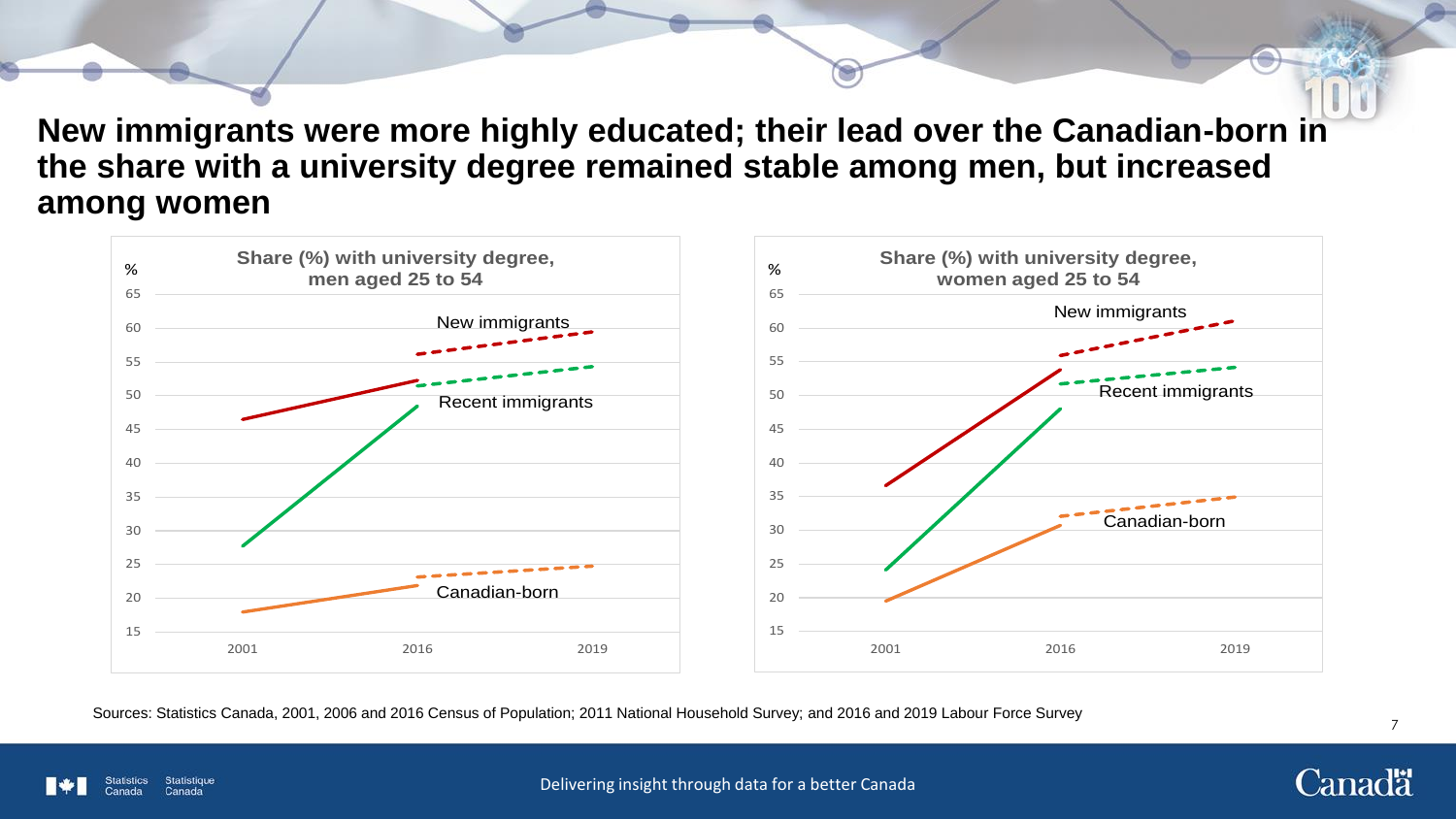**Rising employment rates among new and recent immigrants, while the gap with the Canadian-born was reduced for men, it changed very little for immigrant women**



Sources: Statistics Canada, 2001, 2006 and 2016 Census of Population; 2011 National Household Survey; and 2016 and 2019 Labour Force Survey

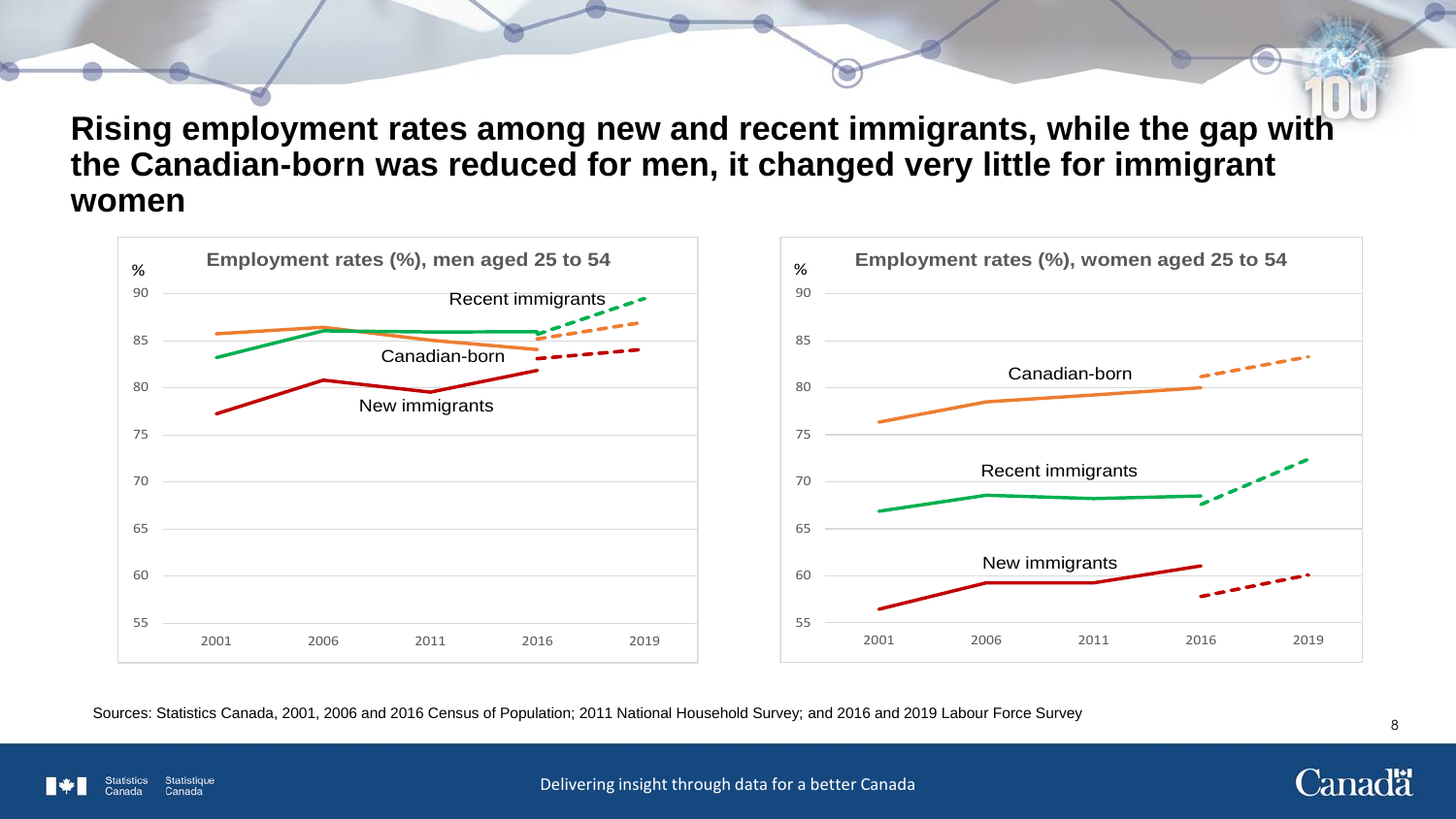#### **Changes in immigrant socio-demographic characteristics accounted for little of the observed trends in employment gaps for immigrant men and women**

**New immigrant men New immigrant women** 3.0 3.0 percentage point percentage point percentage point percentage point 1.0 1.0 -1.0 -1.0 Observed Adjusted Observed Adjusted Observed Adjusted -3.0 -3.0 2001-2016 2016-2019 2001-2016 2016-2019 -5.0 -5.0 -7.0 -7.0 **Recent immigrant men Recent immigrant women**3.0 3.0 percentage point percentage point percentage point 1.0 1.0 -1.0 -1.0 Observed Adjusted Observed Adjusted Observed Adjusted -3.0 -3.0 2001-2016 2016-2019 2001-2016 2016-2019 -5.0 -5.0 -7.0 -7.0

**Changes in the employment-rate gaps between immigrants and the Canadian-born**

Sources: Statistics Canada, 2001, 2006 and 2016 Census of Population; 2011 National Household Survey; and 2016 and 2019 Labour Force Survey



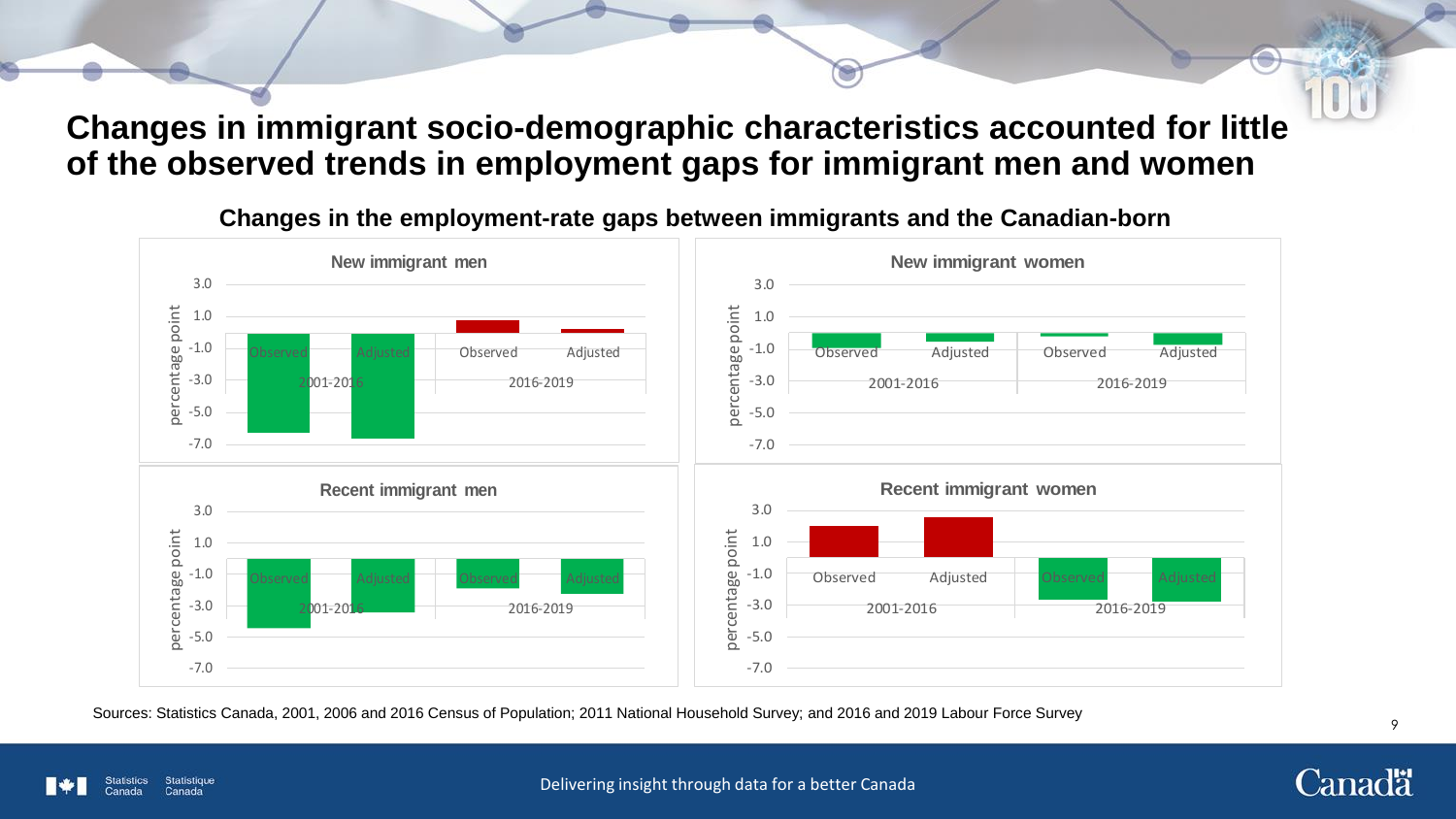#### **Immigrants lagged behind Canadian-born in earnings growth between 2000 and 2015, some improvement between 2015 and 2019**



Sources: Statistics Canada, 2001, 2006 and 2016 Census of Population; 2011 National Household Survey; and 2016 and 2019 Labour Force Survey



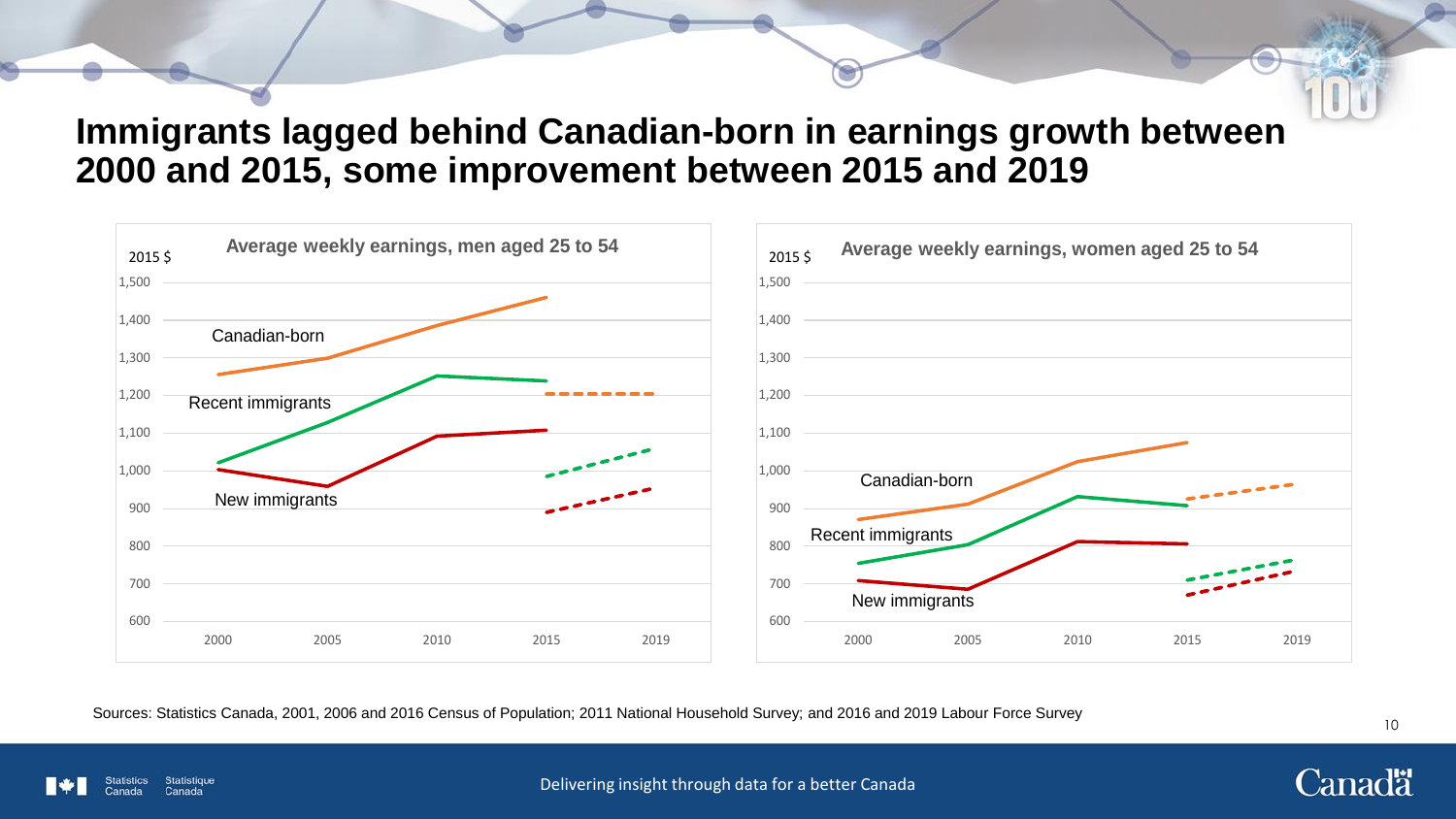#### **Changes in immigrant socio-demographic characteristics accounted for little of the observed trends in earnings gaps for immigrant men and women**



#### **Changes in earning gaps between immigrants and the Canadian-born**

Sources: Statistics Canada, 2001, 2006 and 2016 Census of Population; 2011 National Household Survey; and 2016 and 2019 Labour Force Survey



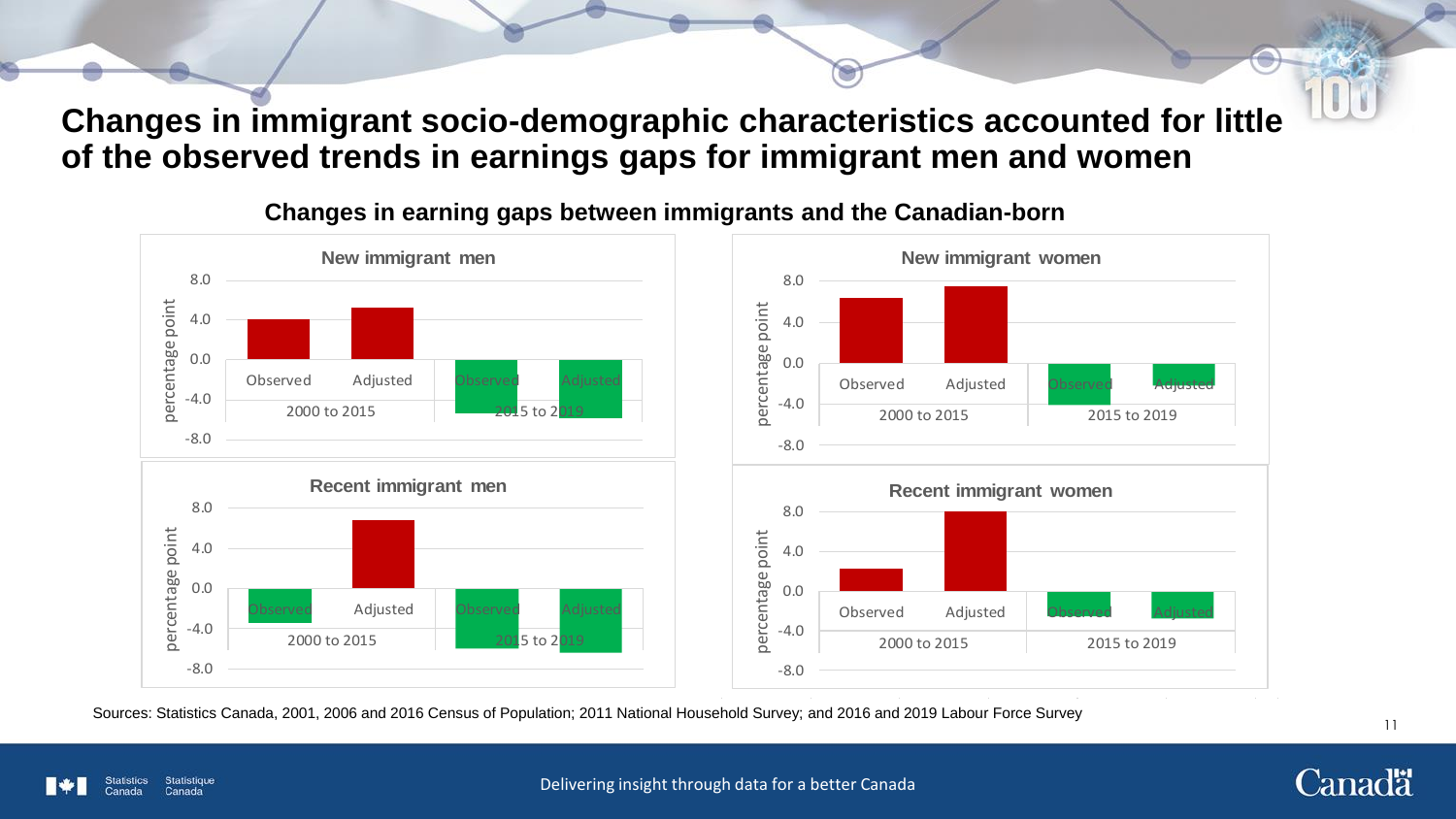### **Summary**

- **Employment rates relative to the Canadian-born**: improved considerably among new and recent immigrant men over the 2000 to 2019 period; improved slightly among new immigrant women, stable among recent immigrant women
- **Earnings relative to the Canadian-born**: changed little over the two decades for new and recent immigrant men; fell among new immigrant women, stable among recent immigrant women. The gap widened between 2000 and 2015; but in the late 2010s, there was some improvement in relative earnings for new and recent immigrants
- Changes in differences between immigrant and Canadian-born workers in sociodemographic characteristics generally had little impact on the observed trends in the employment rate and earnings gaps